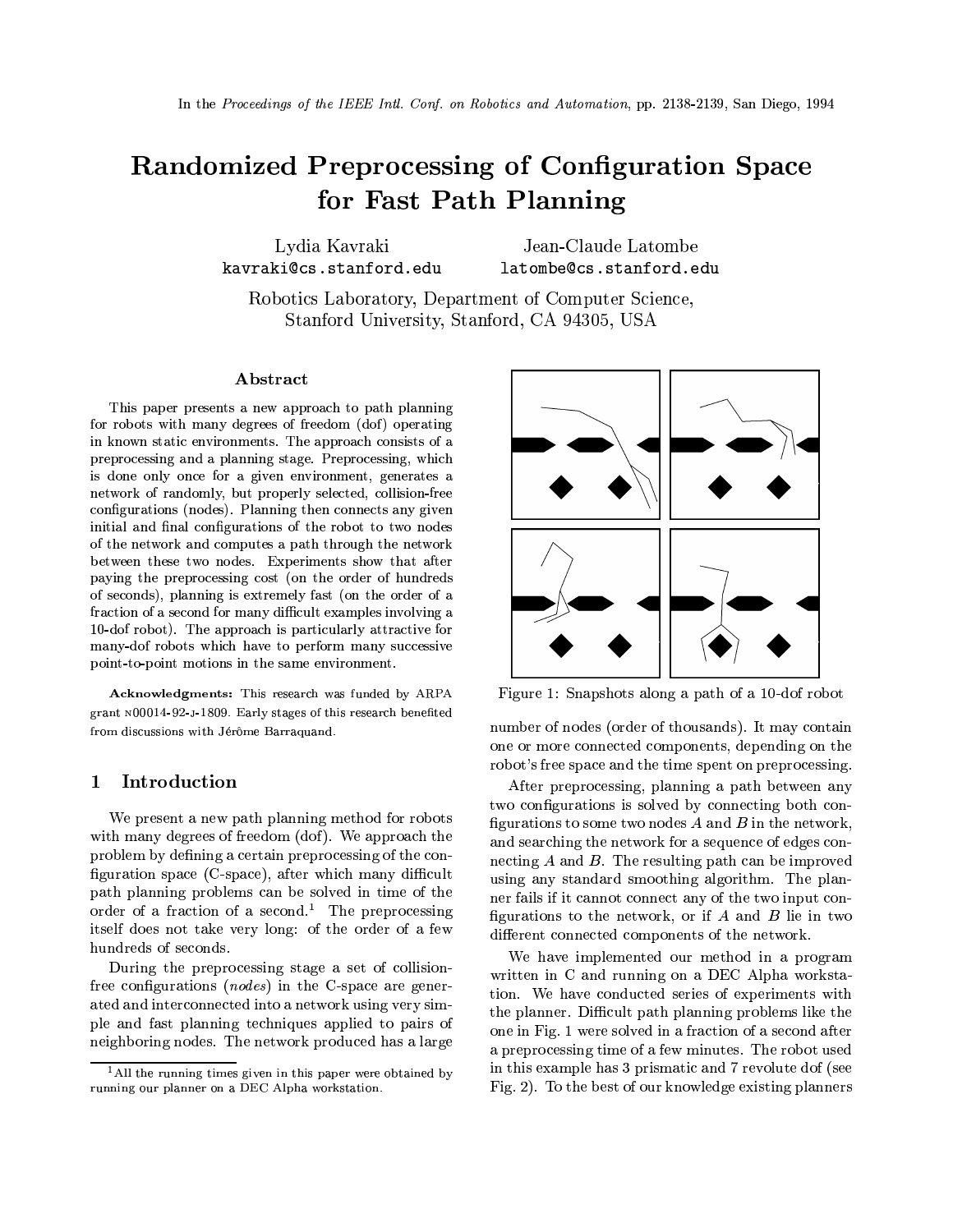would take much longer to solve the same problem, if they succeed at all.

Our approach is particularly suitable for robots with many dof which perform several point-to-point motions in known static environments. Examples of tasks meeting these conditions include inspection and repair in constrained environments (e.g., nuclear plants), point-to-point welding operations to assemble the body of a car, and washing/cleaning airplane fuselages. In such tasks, many dof are needed to achieve some final configuration of the end-effector, while avoiding collisions of the rest of the arm with the complicated environment. Programming such robots is tedious and time consuming. An efficient planner can considerably reduce the programming burden.

Section 2 gives an overview of previous related research. Sections 3 and 4 describe the preprocessing and planning stages of our approach. Section 5 provides implementation details. In Section 6 we discuss a series of experiments conducted with the planner.

#### $\overline{2}$ **Relation to Previous Research**

Path planning in a known environment has been studied extensively over the last two decades [14]. Recently there has been a renewed interest in developing heuristic, practical path planners. Very efficient path planning methods have been designed for robots with few dof (e.g., see  $[3, 8, 15]$ ). An independently developed method that bares resemblances with our approach is described in [18]. In this work, a single shot planner is implemented for robots with few dof. The planner generates random via-points for guiding the robot from its initial to its final configuration. Carefully selected connections among the viapoints are attempted and the results are retained in form of a graph. The planner finishes when the initial and the final configuration of the robot get connected through the graph. A planner for car-like robots [20] has also been implemented based on the same principles. Recently, the method has been extended to robots with many dof and transformed into a learning approach [19]. A combination of the common ideas with the approach presented here is attempted in [9].

Planners developed for many-dof robots include the planner proposed in [5]. This planner uses a learning scheme to avoid falling in the local minima of the potential field function. The quantity of the stored information however, makes the method impractical when the number of dof is large. Ways of computing potential functions for many-dof robots and randomized search techniques to escape local minima are introduced in [3]. Other potential field methods are described in [2]. Hierarchical cell decomposition techniques for path planning with 6-dof robots are investigated in [7, 13]. A planner based on variational dynamic programming is introduced in [1]. Genetic algorithms have been employed in [17] and use of parallel processing techniques is investigated in  $[4, 16]$ .

Among the potential field planners, the Randomized Path Planner (RPP) [3] has been applied to robots having 3 to 31 dof and is often very efficient. It has also been used in practice with very good results [6]. However, several cases have been identified where RPP behaves poorly. The example of Fig. 1 is one of them, but there exist simpler ones  $[4, 21]$ . More generally, RPP may fail to find a path in reasonable time when:

- the robot's collision-free space in C-space consists of several regions (which we call "traps") connected through narrow passages,

- the boundaries of the attraction basins of the potential's local minima are located within or close to those passages, and

- the initial and final configurations lie in two different traps.

Then the potential function cannot help the planner to find a path between two traps. The search inevitably falls in the local minimum of the current trap. RPP attempts to escape this minimum by performing a series of random walks, but the probability that any of these walks finds its way through a narrow passage is almost zero. One idea to fix this problem is to use several potential functions, hoping that the boundaries of the basins of attraction for one potential will be significantly different from the boundaries for another potential. We have tried this idea and it works well in some cases. In other cases, it seems very difficult to generate an adequate set of potential functions. Furthermore, each failure with one potential takes a significant amount of time, so that the number of potentials that RPP may consider has to be small. The approach presented below tries to identify "difficult" regions in C-space and generate additional configurations in those regions in order to capture well the structure of the free C-space.

#### 3 **Preprocessing Stage**

The preprocessing stage of our planner consists of the sequence of steps outlined below. In this section our description is for a general many-dof robot.

1. Generation of nodes. Random configurations of the robot (nodes) are generated over the free C-space.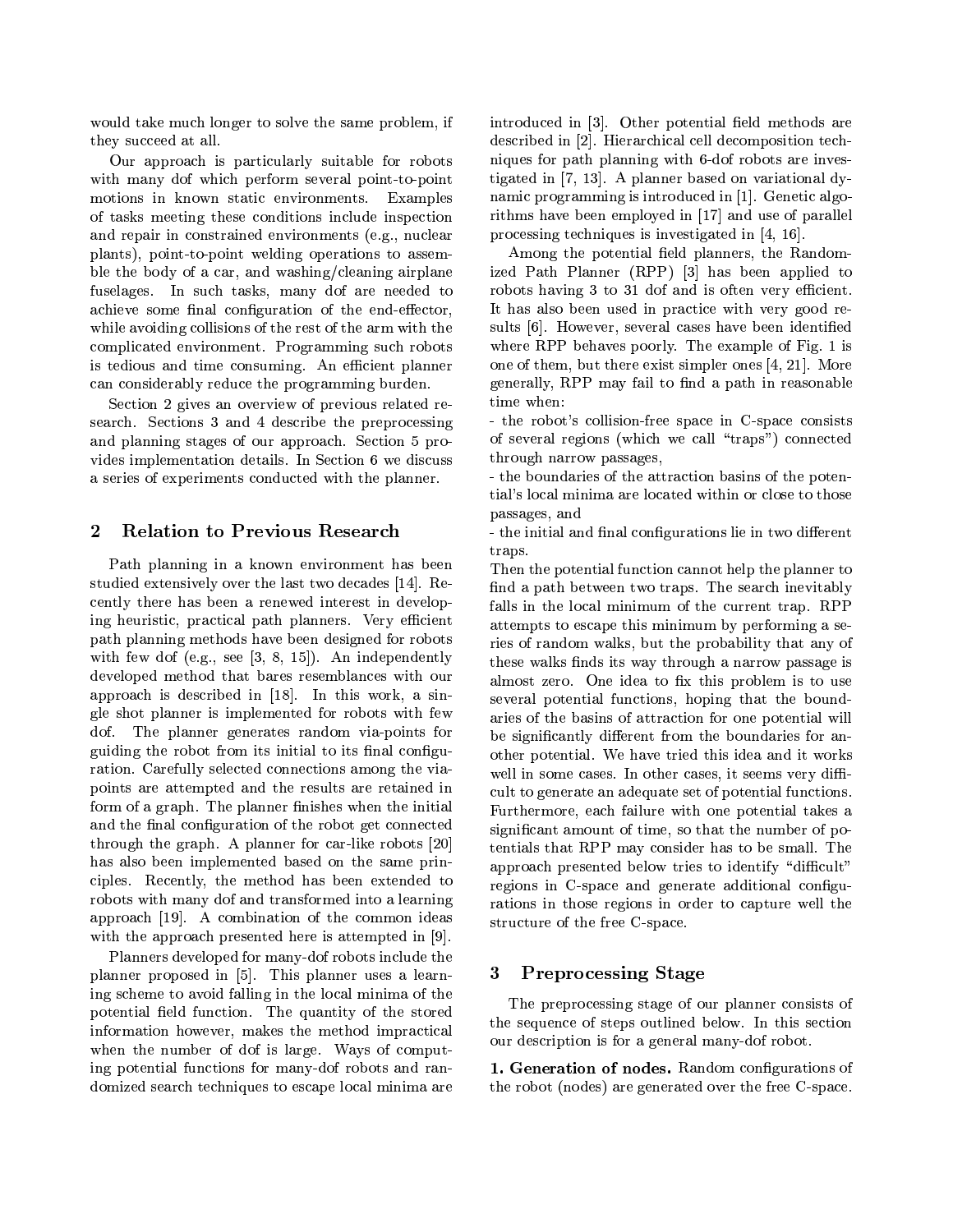Care is taken to produce a rather uniform distribution. For example, for the robot of Fig. 1, a node is generated by drawing each dof uniformly from its allowed range. After the 10 random choices have been made, the resulting configuration is tested for collision with obstacles and self-collision. We keep it only if it passes these tests. This step is repeated until a prespecified number  $N$  of nodes has been computed. We discuss later how the choice of  $N$  affects the algorithm. In our examples,  $N$  is in the order of a few thousands.

2. Interconnection of the nodes with a simple **planner.** We now have a set of  $N$  nodes. Given some metric in C-space, for each node  $x$ , all the other nodes are sorted according to increasing distance from  $x$ ; a simple and fast planner (see Section 5) tries to connect x to each of the K closest nodes  $(K$  is a parameter). Each connection yields an edge of the network. Robot paths computed here are not recorded since they can easily be recovered. The connected components of the resulting network are computed by a straightforward breadth-first search algorithm.

3. Enhancement of "difficult" regions. Typically at the end of step 2 we have a few large components and several small ones. The purpose of the enhancement step is to add more nodes in a way that will facilitate the formation of a large component comprising as many of the nodes as possible and will also cover the more "difficult" (narrow) parts of the C-space. The identification of these difficult parts of the C-space is no simple matter and the heuristic that we propose below clearly goes only a certain distance in this direction. We present it in a general framework so that other heuristics can easily fit in.

For each node  $x$  that has been found during the generation step 1, we define a *weight*  $w(x)$  which should be large whenever  $x$  "is in a difficult region". The weights for all  $x$  should add up to 1, as it will become apparent later. Let us also call *expansion* of node x the creation at random of another node  $y$  in the free part of the neighborhood of  $x$ . The simplest way to do this is to choose each of the parameters that describe the configuration uniformly at random from a small interval centered at the corresponding parameter of  $x$ .

The following is then the heuristic *scheme* that we propose. We add a user specified number  $M$  of new nodes to our collection. This time instead of choosing them at random as in step 1, we choose a node from among those that step 1 generated with probability

### $Pr(x \text{ is selected}) = w(x),$

and we expand that node  $x$ . If  $y$  is the created node we denote by  $p(y)$  the node x, that is the node responsible for its creation. We repeat this  $M$  times. If the function  $w(x)$  adequately identifies the difficult parts of the C-space, our heuristic will tend to fill these more than others.

The essential parameter in our scheme is the function  $w(x)$ . In our experiments we use the results of step 2 to build  $w(x)$ . We define the *degree*  $d_x$  of a node  $x$  as the number of connections that  $x$  has with other nodes at the end of step 2, and

$$
w(x) = \frac{1}{d_x + 1} / \sum_{t=1}^{N} \frac{1}{d_t + 1}
$$

We regard this number as a measure of the "difficulty" of the C-space region in which the node lies. Nodes with low degree are in "difficult" parts of the C-space. It is crucial to retain such nodes since they might lie in narrow passages of the C-space and may contribute significantly to producing a network that captures the connectivity of the free C-space.

We have experimented with other choices of  $w(x)$ too. One of them is described in detail in [10] and its effect is the expansion of all small components produced at the end of step 2. This expansion (we consider as small any component with less than  $1/2$  the total number of nodes) can be formulated in the context of our scheme as follows: if  $S$  is the number of nodes belonging to small components, we let  $w(x) = \frac{1}{5}$ if a node belongs to a small component and  $w(x) = 0$ otherwise. Another possible choice of the  $w(x)$  is the (normalized) reciprocal of the number of nodes generated in step 1 which fall within a certain distance from the node  $x$ . Many other choices are possible. Experiments showed that the degree heuristic of the previous paragraph, works well over a large range of examples. Let us finally point out that if the initial  $N$  is large, the choice  $w(x) = 1/N$  should produce results that are almost identical to the choice of M random nodes in the manner of step 1.

After all  $M$  nodes have been produced  $(M \text{ is typ-}$ ically close to  $N$ ), we test each node  $y$  of them for connection with its parent node  $p(y)$ . In the case of a successful connection, we record the fact that the new configuration y has been connected with  $p(y)$  and thus with all the nodes in the component of  $p(y)$ ; if the connection fails the new node is considered as not belonging to any component yet. Then, each node  $y$ of the  $M$  produced is tested for connection with the K closest among the  $N + M - 1$  other nodes which lie in a different component than  $y$  itself. The effect of this addition of  $M$  nodes is a larger network, whose connected components are then recomputed. At this stage, components which contain a small fraction (usually less than 0.5% of the total nodes) are discarded.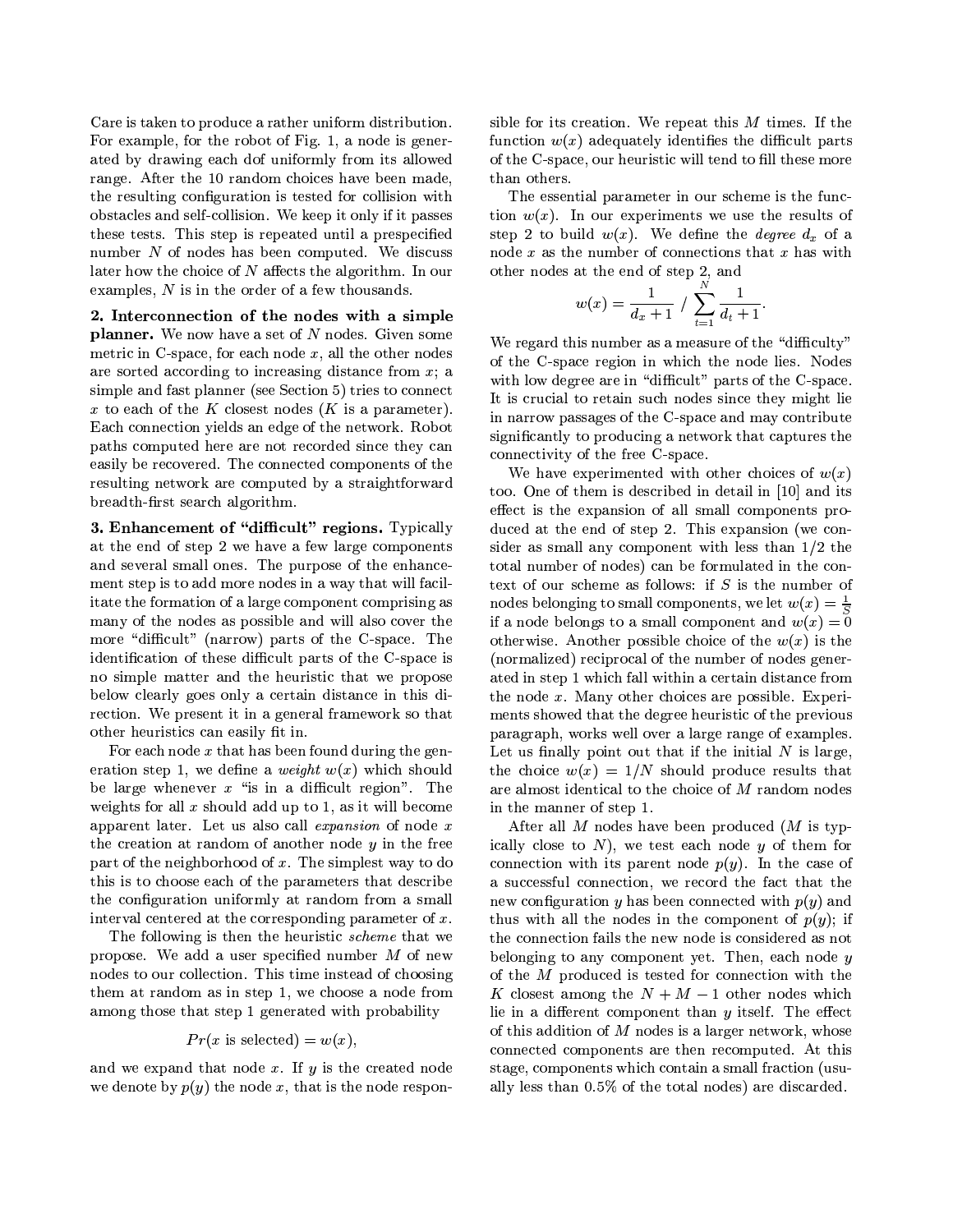4. Further reduction of the number of components. In many examples the enhancement of step 3 yields a connected component comprising most of the nodes when  $N + M$  is large enough. Of course, this is not the case when the free C-space is not connected. There are also difficult examples where the free Cspace is connected but our simple planner failed to achieve some crucial connections.

We attempt a further reduction of the number of components using a more sophisticated planner. For any two components, starting with the largest, we select a pair of nodes,  $x$  in the first and  $y$  in the second, which are close to each other (according to the C-space metric). In our implementation RPP [3] is called to connect  $x$  and  $y$ . If it produces a connection, the two connected components are merged into one, and a new pair of components is considered. Instead, if it fails to produce a connection within some short time bound, a different pair of  $x$  and  $y$  is chosen and a new connection is attempted. In this way we avoid getting stuck at a case that may be hard to solve by RPP, or even impossible (if the two components are not pathconnected in free space). The process is repeated a few times for each pair of components. Eventually, if RPP fails to produce a connection, we consider that the components cannot be connected and we retain them as they are. Connection paths computed during that step are recorded, since their recomputation would be relatively expensive.

#### **Path Planning Stage**  $\overline{\mathbf{4}}$

Let  $x$  and  $y$  be the initial and final configurations of the robot and suppose that a single-component network was produced by preprocessing. We first connect  $x$  to a node of the network with the simple planner: we sort the network nodes in increasing distance from  $x$ and start with the closest nodes. If all these attempts fail we execute a random walk and try to connect the final configuration of the walk to the network with the simple planner. The length of the random walk can be chosen uniformly in the interval  $[1, max.length]$ , where  $max_length$  is a constant. The above step can be repeated a few times if necessary. The same procedure is followed for  $y$ .

Let  $A$  and  $B$  be the nodes with which  $x$  and  $y$ get connected. A breadth-first search of the network constructs a path between  $A$  and  $B$ . This path is thus the shortest in the number of nodes. The robot paths connecting successive nodes along this path are recomputed, unless they were produced by RPP (see preprocessing step 4). The path between  $x$  and  $y$  can be smoothed using any standard smoothing technique.



If the network produced by preprocessing has more that one component, we try to connect both  $x$  and  $y$ to the same component, starting with the largest. If we cannot succeed, the planner declares failure. Since we bound the total amount of time spent in the connection of  $x$  and  $y$  to the network, we detect failure to connect them in a reasonable time.

#### $\overline{5}$ **Implementation Details**

We now discuss some implementation details of our planner using the 10-dof robot of Fig. 2 as an example. This robot has 3 prismatic joints and 7 revolute joints located at  $J_0$ ,  $J_1$ ,  $J_2$ ,  $J_3$ ,  $J_4$ , and  $J_6$ . Two revolute joints are located at  $J_3$ . The description can be generalized easily to any articulated linkage [11].

1. Generation of random configurations. To create a random configuration of the robot we draw each dof uniformly from its allowed range. Then we check the resulting configuration for collision with the obstacles and self collision. Typically a very small percentage of the randomly guessed configurations are collision-free (less than  $0.5\%$ ). Several optimizations can be applied in this step. For example if the robot has many links, we can draw the dof values in sequence and check for collision as soon as the location of a link gets determined. In our implementation the generation of the random configurations is very fast, so there was no need to improve on it.

2. Distance between two configurations. Let  $J_i(x)$ ,  $i = 0, \ldots, 7$  denote the position of the  $J_i$  (see Fig. 2), when the robot is at configuration x. We define the distance  $d(x, y)$  between any two configurations  $x$  and  $y$  as

$$
d(x,y) = \left(\sum_{i=0}^{7} ||J_i(x) - J_i(y)||^2\right)^{1/2}
$$

where  $||J_i(x) - J_i(y)||$  is the Euclidean distance between  $J_i(x)$  and  $J_i(y)$ . The distance above is quick to compute, has an intuitive meaning and can be used for any planar articulated linkage. Other distances are possible. For example, it may be useful to weight the above sum. Larger weights should be assigned to the distances of the  $J_i$ 's close to the base of the robot, since displacements of the links near the base have a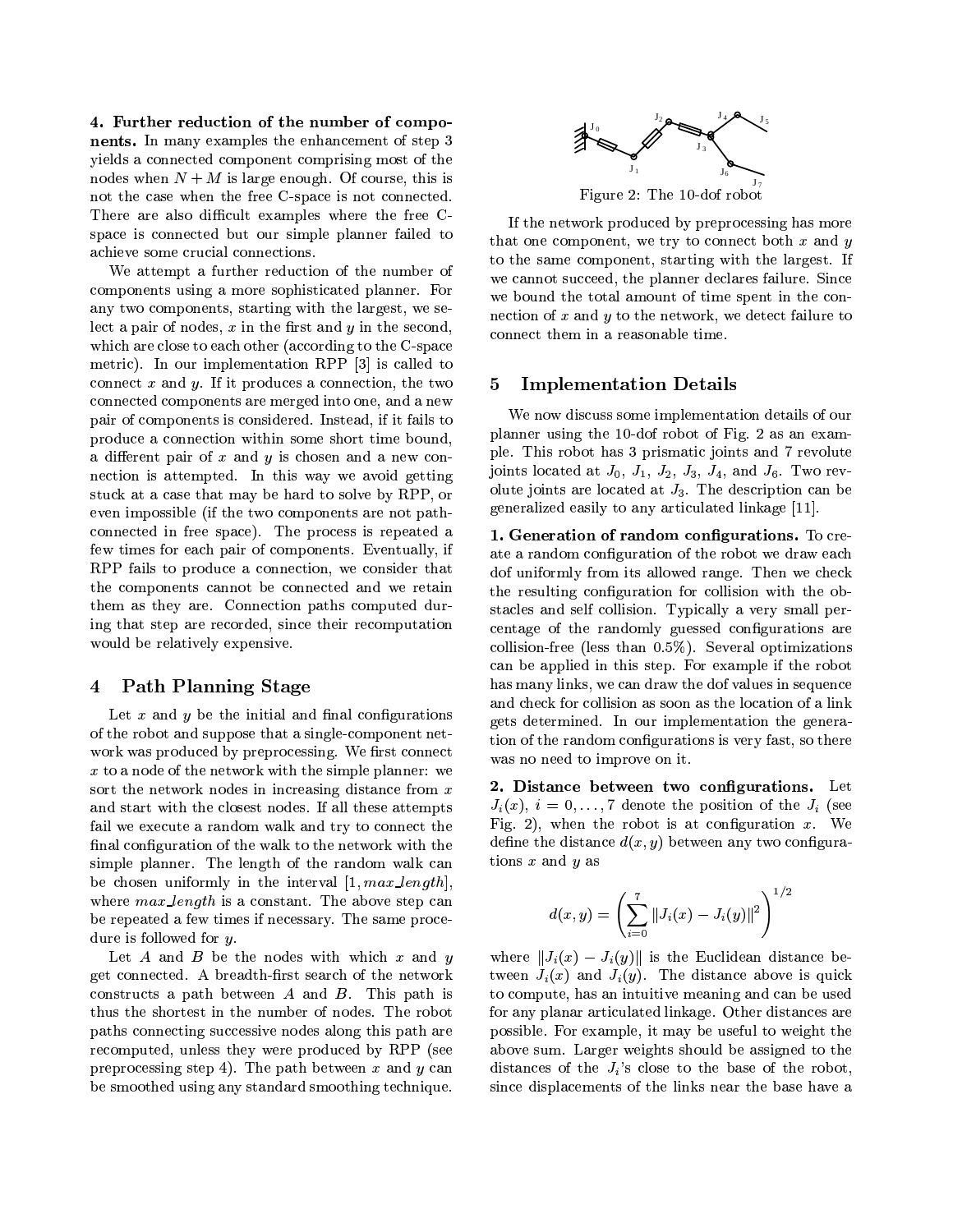more significant effect on the robot than displacements of the end effector.

3. Simple Path Planner. We have implemented a simple and fast path planner for the robot of Fig. 2. Let  $x$  and  $y$  be two configurations that we attempt to connect and  $J_0, \ldots, J_7$  be the points of the robot as shown in Fig. 2. We simultaneously translate  $J_1$ ,  $J_2$ ,  $J_3$ ,  $J_5$ , and  $J_7$  along the straight line in the workspace that connects their workspace position at configuration  $x$  to the their workspace position at configuration  $y$ . Then we adjust the first prismatic dof and the positions of  $J_4$  and  $J_6$ , by computing the inverse kinematics of the robot. If during the motion, the robot collides with an obstacle or with itself, or if a joint reaches a limit, or an adjustment is impossible, the planner fails. It is clear that this planner is weak. However, it is extremely fast and has high chances of success if  $x$  and  $y$  are close to each other. It tries to reduce the area swept by the robot when moving between two configurations and thus increase the chances of a collision-free path. Other planners are possible. We have observed that the simpler planner proposed performs better than the straight line in C-space, or a planner that changes one dof at a time. Finally we should note the the choice of the distance in C-space and that of the simple planner must be closely coupled: the distance should reflect the chances of the planner to connect two configurations.

**4. Choosing N.** For many-dof robots, this parameter should be set to at least a few thousands. Increasing N generally reduces the time needed for path planning and improves the quality of the path obtained, but it also increases preprocessing time. If  $N$  is set too small, no nodes may be generated in "difficult" regions of C-space, thus there will be no enhancement of these regions during step 3 for preprocessing.  $N$  should be determined by experimentation.

**5. Choosing K.** Preprocessing step 2 attempts to connect each node  $x$  to the  $K$  closest nodes in the network. On the one hand,  $K$  should not be too small, because we want to give our simple planner a good chance to make connections. On the other hand, making it too large increases the running time unnecessarily, since the simple planner cannot connect nodes that are far apart. A few successful connections per node are enough to ensure large connected components. In our experiments we used  $K = 20$ .

**6.** Choosing  $M$ . At preprocessing step 3 we add  $M$ nodes to enhance "difficult" regions of the C-space. Setting  $M$  close to  $N$  gives good results. We select a node to be expanded with the probability distribution function of step 3. To expand a configuration  $x$  we let each dof take a random value in an interval centered around its value at x. We set this interval to about  $1/6$ of the range of the dof. Also, we decrease this interval as we move towards the base of the robot. If we vary a lot a dof near the base we may create a configuration which is not close to the initial one.

7. Collision checking. Collision checking can be implemented analytically or with a discretized C-space bitmap for each link of the robot. To create a C-space bitmap we assume that each link of the robot is free to translate and rotate and we precompute for each link a three dimensional C-space bitmap that explicitly represents the free subset of the link's C-space (the " $0$ "s) versus the part that gives rise to collision with an obstacle (the "1"s). When testing for collision, the planner tests each link against its C-space bitmap, which is very fast. Each telescopic link of our 10-dof robot can be modeled as two links. This technique is practical only for 2D workspaces, since 3D workspaces would require the generation of sixdimensional bitmaps. We use it in our planner (we discretize each dof to 128 values) and in particular we compute the C-space bitmaps with the use of the Fast Fourier Transform [12]. For self-collision, each link of the robot is tested against the others.

#### **Experimental Results** 6

The planner is implemented in C and we used a DEC Alpha workstation (Model Flamingo) running under DEC OSF/1 for our experiments. This machine is rated at 121.5 SPECmark89. In this section, we analyze in depth the performance of our method with a difficult example.

Fig. 3 shows 8 configurations of the robot of Fig. 2 and the environment in which the robot moves. Notice that the gates in its workspace are not of the same width: one is almost three times wider than the other. Path planning problems can be defined by selecting any two of these configurations. We summarize the results of our experiments in two tables. The first. given in Fig.  $4(a)$ , is obtained using our enhancement technique. The second, in Fig.  $4(b)$ , is given for comparison purposes and contains results obtained without enhancement. The sum of  $N$  and  $M$  is the same in the corresponding rows of the two tables.

The first column in the tables of Fig. 4 gives the time spent on preprocessing (in seconds) for computing networks with different number of nodes. Smaller networks in these tables are not part of larger net-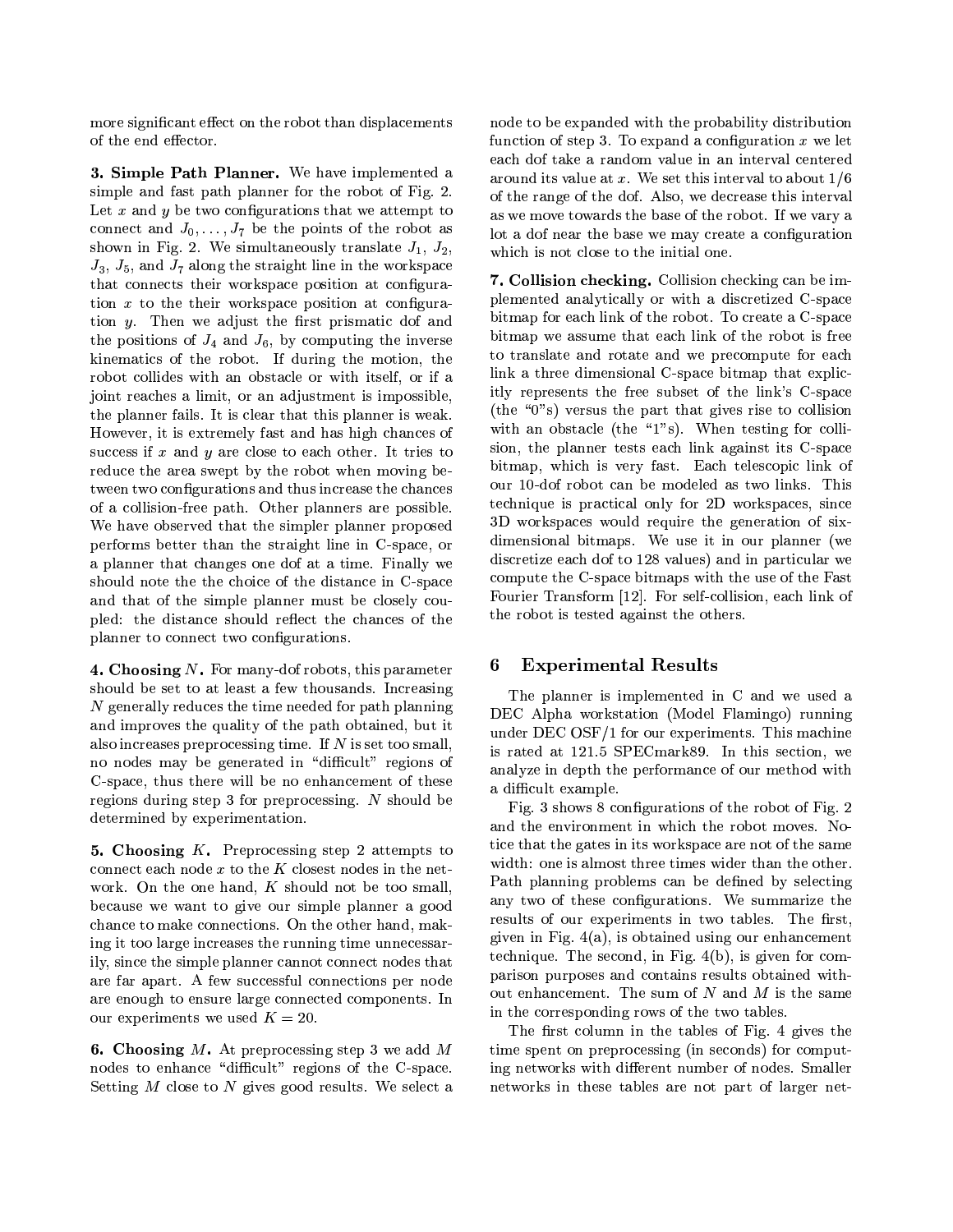

Figure 3: Various configurations of the 10 dof robot

|    | Prepr. (sec) | Final nodes | N     | М              | C <sub>1</sub> | $\operatorname{C2}$ | C <sub>3</sub> | C4   | C5             | C <sub>6</sub> | C7           | C8       |
|----|--------------|-------------|-------|----------------|----------------|---------------------|----------------|------|----------------|----------------|--------------|----------|
|    | 18381        | 1432        | 750   | 750            | 0.00           | 1.73                | 1.73           | 0.02 | 0.02           | F              | $\mathbf{F}$ | 0.00     |
|    | 157.68       | 2805        | 1500  | 1500           | 0.00           | 0.27                | 3.17           | 0.00 | 0.02           | F              | 1.53         | 0.12     |
| ເ) | 172.53       | 3842        | 2000  | 2000           | 0.07           | 9.17                | 0.03           | 0.02 | 0.03           | F              | 0.02         | 0.03     |
|    | 288.97       | 5903        | 3000  | 3000           | 0.02           | 0.02                | 0.03           | 0.02 | 0.18           | 8.52           | 0.02         | 0.03     |
|    | 483.98       | 8866        | 4500  | 4500           | 0.05           | 0.05                | 0.02           | 0.02 | 0.03           | 0.83           | 0.02         | 0.03     |
|    | 595.74       | 10901       | 5500  | 5500           | 0.02           | 0.02                | 0.02           | 0.03 | 0.05           | 1.48           | 0.03         | 0.03     |
|    | 785.43       | 12905       | 6500  | 6500           | 0.03           | 0.03                | 0.03           | 0.03 | 0.05           | 6.48           | 0.03         | $0.05\,$ |
|    | 882.58       | 14905       | 7500  | 7500           | 0.05           | 0.08                | 0.03           | 0.03 | 0.07           | 0.33           | 0.03         | 0.07     |
|    |              |             |       |                |                |                     |                |      |                |                |              |          |
|    | Prepr. (sec) | Final nodes | N     | М              | C <sub>1</sub> | C <sub>2</sub>      | C <sub>3</sub> | C4   | C <sub>5</sub> | C6             | C7           | C8       |
|    | 73.43        | 1397        | 1500  | $\mathbf{0}$   | F              | F                   | F              | 0.02 | 0.02           | F              | F            | 0.00     |
|    | 159.13       | 2847        | 3000  | $\theta$       | F              | F                   | $_{\rm F}$     | 0.02 | 0.02           | F              | F            | 0.00     |
|    | 216.32       | 3794        | 4000  | $\overline{0}$ | F              | F                   | $_{\rm F}$     | 0.02 | 0.02           | F              | $_{\rm F}$   | 0.00     |
|    | 342.62       | 5734        | 6000  | $\theta$       | F              | F                   | $_{\rm F}$     | 0.02 | 0.03           | F              | $_{\rm F}$   | 0.02     |
|    | 568.44       | 8795        | 9000  | $\theta$       | 0.02           | 1.25                | 0.02           | 0.02 | 0.05           | $_{\rm F}$     | 0.02         | 0.03     |
|    | 747.82       | 10790       | 11000 | $\mathbf{0}$   | 0.02           | 0.98                | 0.03           | 0.02 | 0.03           | 5.25           | 1.82         | 0.03     |
|    | 891.85       | 12805       | 13000 | $\mathbf{0}$   | 0.02           | 0.03                | 0.03           | 0.03 | 0.05           | $_{\rm F}$     | 0.02         | 0.05     |
|    | 1113.47      | 14691       | 15000 | $\theta$       | 0.03           | 0.10                | 0.03           | 0.03 | 0.05           | 11.07          | 11.22        | 0.05     |

Figure 4: Preprocessing and connection to network times (a) with enhancement, (b) without enhancement  $M = 0$ 

works: all networks were produced independently. Preprocessing time includes the generation of  $N$  initial network nodes, their interconnection with the simple planner, the addition of  $M$  nodes in the "difficult" regions of the C-space, and the reduction of the number of the resulting components using RPP. The bound on the running time of RPP (for each call) was set to 20 seconds. Column 2 shows the number of nodes in the largest component produced and columns 3 and 4 the values of the parameters N and M. In columns 5

through 12 we give the time required to connect configurations  $C_1, \ldots, C_8$  of Fig. 3 to the precomputed networks. When this time is 0.00 this means that it took less than 0.01 seconds to connect the configuration to the network, and when it is more than 1 second, this indicates that a few random walks were performed. An 'F' denotes failure to obtain a connection of the configuration to the precomputed network after 35 random walks (their lengths are chosen uniformly in the interval  $[100, 15000]$ .

(a

 $(b)$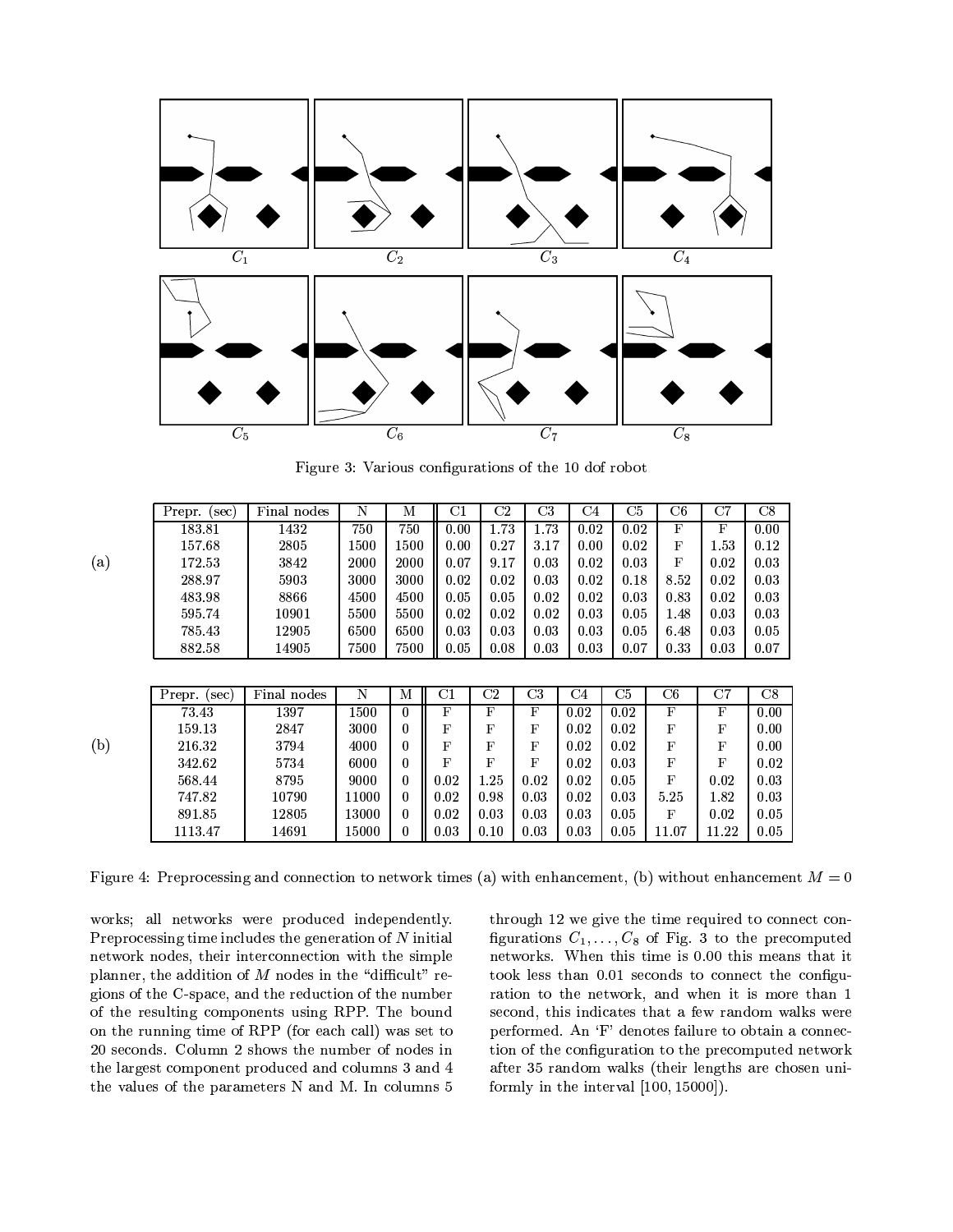| Prep. | $N+M$         | Gene   | Conne | Expan | <b>RPP</b> |
|-------|---------------|--------|-------|-------|------------|
| time  |               | ration | ction | sion  | Con.       |
| 183.9 | $750 + 750$   | 1.5    | 30.9  | 15.7  | 135.9      |
| 288.9 | $3000 + 3000$ | 5.9    | 152.7 | 103.2 | 26.9       |
| 595.7 | $5500 + 5500$ | 11.0   | 3123  | 2603  | 12.1       |

Figure 5: Breakdown of the preprocessing time (in seconds) for some of the networks of Fig.  $4(a)$ 

To estimate path planning time between two configurations we add the time needed to connect these to the network to the time required to obtain a path on the network. Typically, less than 0.1 seconds are spent searching the networks considered here. Our planner is not guaranteed to return a path. It fails to find a path between two configurations if it cannot connect them to the same component. But since the time allowed for these connections is bounded, the planner detects failure in a reasonable time.

A breakdown of the preprocessing time for some of the networks of Fig.  $4(a)$  is given in Fig. 5. Notice from the latter figure that when  $N + M$  is small, RPP may take long to connect components. This is because a few rather isolated components may be present at the end of enhancement. The time taken by RPP reductions gets smaller when the number of nodes increases.

We observe from the table of Fig.  $4(a)$  that if a small network is created, it does not capture very well the structure of the robot's free C-space and attempts to connect configurations  $C_1, \ldots, C_8$  to it may fail or take a few seconds. However, when  $N + M$  is sufficiently large (in this example when  $M + N > 6000$ ), a large component comprising most of the generated configurations is formed and path planning is in the order of a small fraction of a second, which is quite impressive. Preprocessing itself is in the order of few minutes. In particular, 5 minutes are enough for our example as line 4 of Fig.  $4(a)$  indicates.

Comparison between the corresponding lines of the tables in Fig.  $4(a)$  and Fig.  $4(b)$  shows that, in this case at least, the method does not perform very well when enhancement is omitted. More nodes are required to obtain a network which captures adequately the structure of the free C-space. This is inferred by the number of failures to connect to the network in Fig.  $4(b)$ , where no enhancement is done. As a result, more time is needed to create a network to which all  $C_1, \ldots, C_8$  can be connected in a few seconds. This time is 12 minutes in our example (line 6 in Fig.  $4(b)$ ). Still the result is not very stable: line 7 in Fig. 4(b) shows a larger network than the one of line 6, but we failed to connect configuration  $C_6$  to it. Such behavior



Figure 6: Networks produced in approximately 785 seconds (a) without enhancement,  $N = 11500, M = 0$ and (b) with enhancement  $N = M = 6500$ 



Figure 7: Preprocessing time required to answer almost any path planning query in a fraction of a second (a) 70 seconds, (b)  $150$  seconds

is infrequent when enhancement is used.

Also, for fixed running time the network obtained with enhancement is usually denser. Fig. 6 illustrates this. It shows in (a) the component produced in 785 seconds when  $N = 11500$ ,  $M = 0$ , and in (b) the one produced in the same time with enhancement  $(N =$  $M = 6500$ . In these figures the robot configurations corresponding to the network nodes are drawn one on top of the other and it is impossible to distinguish them. But one can see which parts of the workspace have been attained and which ones have not.

We end this section with some general remarks. The example we used is difficult because it has a very narrow door and we ask the robot to go through it. Many interesting examples are not that difficult. Then our method spends less time in preprocessing. We show in Fig. 7 two such examples. The first of them involves an articulated linkage with 7 dof. The second shows the robot we considered above but in a workspace with a wider gate. For this case, after a preprocessing of only 150 seconds we can connect all the configurations of Fig. 3 to the network in less than 0.1 sec. Here, a single component is produced at the end of the enhancement step. Other examples can be found in  $[11]$ .